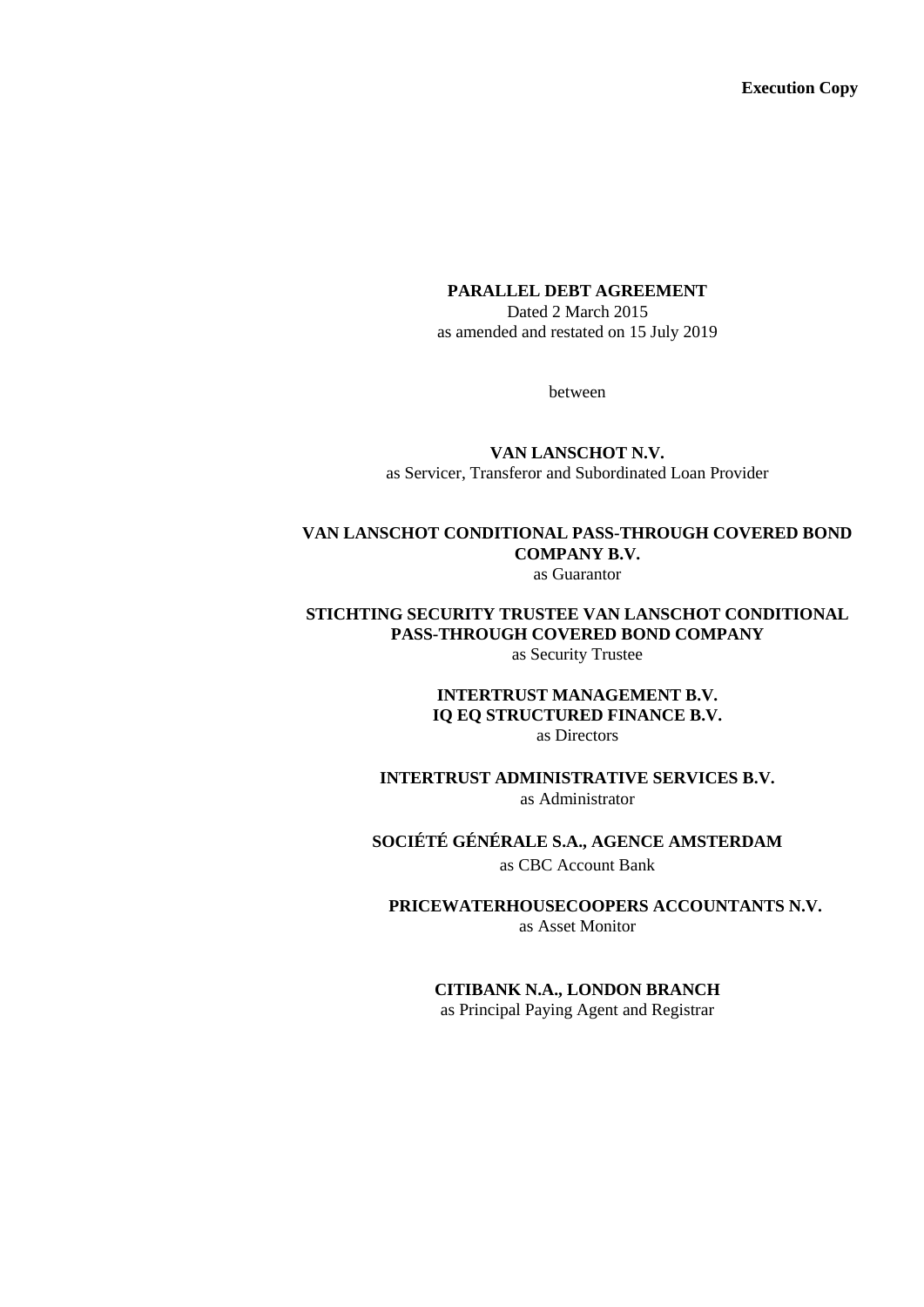## **TABLE OF CONTENTS**

#### **Clause Page**

| 4. Subordination, enforcement, limited recourse, non-petition, no set-off 8 |  |
|-----------------------------------------------------------------------------|--|
|                                                                             |  |
|                                                                             |  |
|                                                                             |  |
|                                                                             |  |

# **Schedule : Confirmation Letter**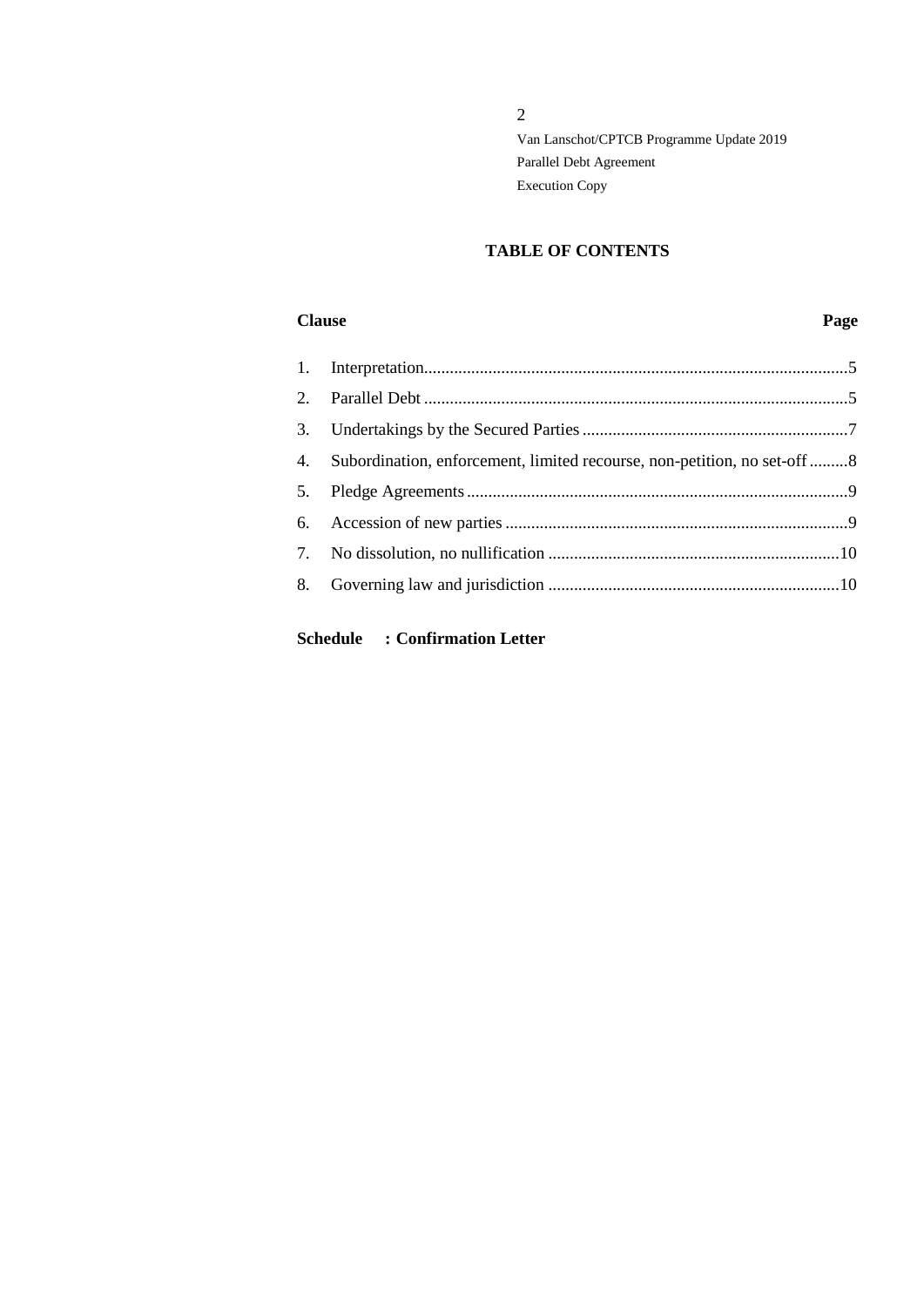**THIS PARALLEL DEBT AGREEMENT** is dated 2 March 2015 as amended and restated on 15 July 2019 and made between:

- 1. **VAN LANSCHOT N.V.**, a public company with limited liability (*naamloze vennootschap*) organised under the laws of the Netherlands and established in 's-Hertogenbosch, the Netherlands;
- 2. **VAN LANSCHOT CONDITIONAL PASS-THROUGH COVERED BOND COMPANY B.V.**, a private company with limited liability (*besloten vennootschap met beperkte aansprakelijkheid*) organised under the laws of the Netherlands and established in Amsterdam, the Netherlands;
- 3. **STICHTING SECURITY TRUSTEE VAN LANSCHOT CONDITIONAL PASS-THROUGH COVERED BOND COMPANY**, a foundation (*stichting*) organised under the laws of the Netherlands and established in Amsterdam, the Netherlands;
- 4. **INTERTRUST MANAGEMENT B.V.**, a private company with limited liability (*besloten vennootschap met beperkte aansprakelijkheid*) organised under the laws of the Netherlands and established in Amsterdam, the Netherlands;
- 5. **IQ EQ STRUCTURED FINANCE B.V.**, a private company with limited liability (*besloten vennootschap met beperkte aansprakelijkheid*) organised under the laws of the Netherlands and established in Amsterdam, the Netherlands;
- 6. **INTERTRUST ADMINISTRATIVE SERVICES B.V.**, a private company with limited liability (*besloten vennootschap met beperkte aansprakelijkheid*) organised under the laws of the Netherlands and established in Amsterdam, the Netherlands;
- 7. **SOCIÉTÉ GÉNÉRALE S.A., AGENCE AMSTERDAM**, a company incorporated under the laws of France;
- 8. **PRICEWATERHOUSECOOPERS ACCOUNTANTS N.V.**, a public limited liability company (*naamloze vennootschap*) organised under the laws of the Netherlands, and established in Amsterdam, the Netherlands; and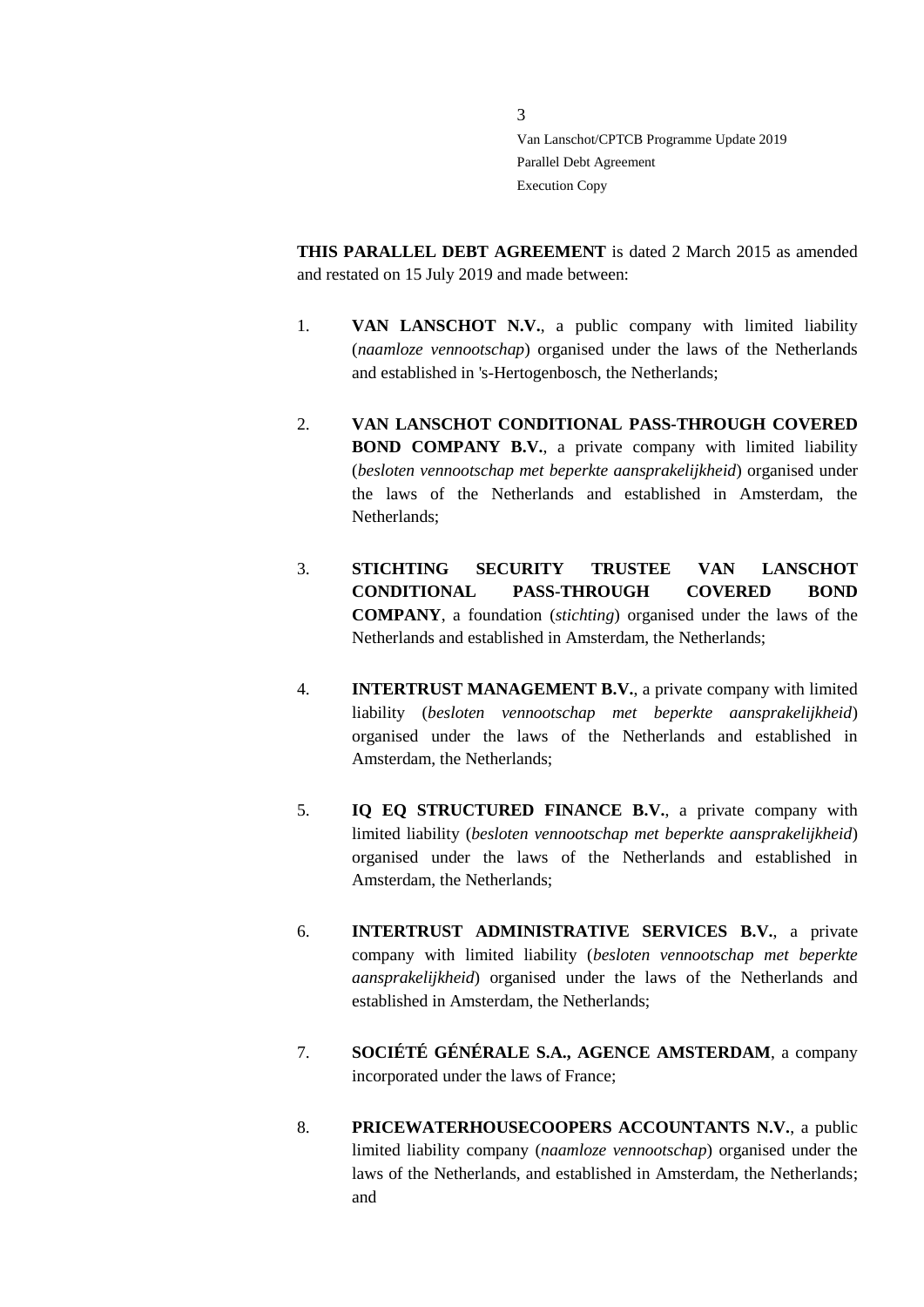9. **CITIBANK N.A., LONDON BRANCH**, a New York banking corporation acting out of its London Branch whose address is at Citigroup Centre, Canada Square, Canary Wharf, London E14 5LB, United Kingdom.

## **WHEREAS:**

- A. The Security Trustee acts pursuant to the Trust Deed as trustee for the Secured Parties.
- B. The Trust Deed provides that the CBC and the Security Trustee will enter into a parallel debt agreement for the benefit of the Secured Parties for all amounts which the CBC will owe to the Secured Parties under or in connection with certain Transaction Documents.
- C. The CBC has agreed to undertake to vest a right of pledge (a) on the Mortgage Receivables and the Beneficiary Rights relating thereto immediately after the transfer thereof to the CBC and (b) over all rights of the CBC under or in connection with (i) the Guarantee Support Agreement, (ii) the Servicing Agreement, (iii) the Administration Agreement, (iv) any Swap Agreement(s), (v) the Asset Monitor Appointment Agreement, (vi) the CBC Account Agreement (other than the Swap Collateral Account), (vii) the CBC Transaction Account and, if opened by the CBC Account Bank, any new CBC account, in favour of the Security Trustee as security for the Security Trustee Secured Liabilities, (viii) the Management CBC Agreement, (ix) the Agency Agreement, (x) the Subordinated Loan Agreement and (xi) the Asset Monitoring Agreement.
- D. The CBC has agreed to undertake to vest a right of pledge or such other appropriate first ranking security interest in favour of the Security Trustee on any Transferred Assets transferred to the CBC, other than the Mortgage Receivables and the Beneficiary Rights relating thereto, on the relevant Transfer Date.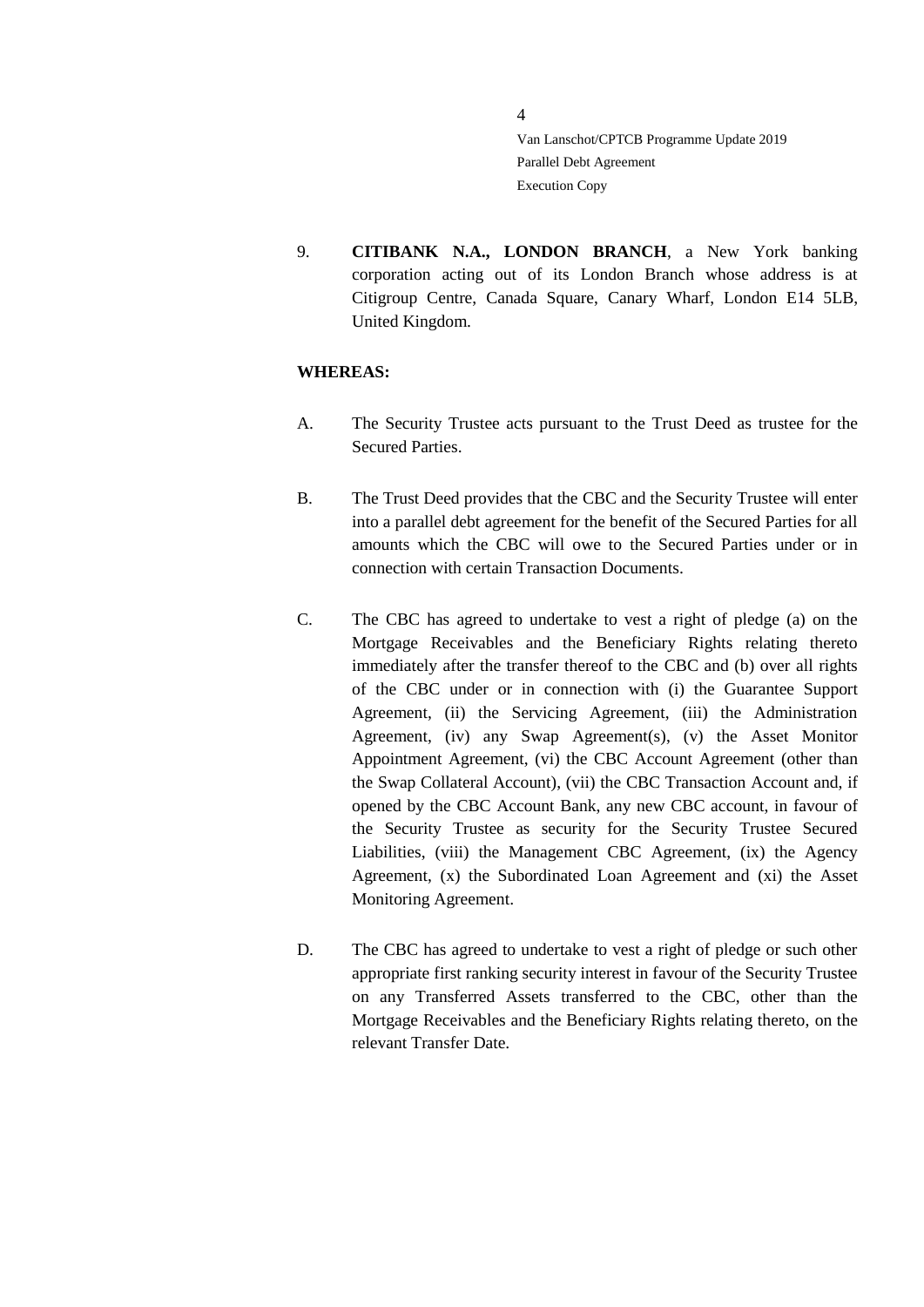#### **IT IS AGREED** as follows:

#### <span id="page-4-0"></span>**1. INTERPRETATION**

- 1.1 In this Agreement (including its recitals), except insofar as the context otherwise requires, words, expressions and capitalised terms used herein and not otherwise defined or construed herein shall have the same meanings as defined or construed in the master definitions agreement dated 2 March 2015 and signed by, amongst others, the parties to this Agreement, as the same may be amended, restated, supplemented or otherwise modified from time to time (the "**Master Definitions Agreement**"). The rules of usage and interpretation as set forth in the Master Definitions Agreement and all other agreements and understandings between the parties hereto contained therein shall apply to this Deed, unless otherwise provided herein.
- 1.2 The expression "**Agreement**" shall herein mean this Parallel Debt Agreement.
- 1.3 This Agreement expresses and describes Netherlands legal concepts in English and not in their original Dutch terms. Consequently, this Agreement is concluded on the express condition that all words, terms and expressions used herein shall be construed and interpreted in accordance with the laws of the Netherlands.

### <span id="page-4-1"></span>**2. PARALLEL DEBT**

- 2.1 The CBC hereby irrevocably and unconditionally undertakes to pay to the Security Trustee an amount (the "**Parallel Debt**") equal to the aggregate amount, from time to time, due (*verschuldigd*) by the CBC (items (a) up to and including (l), hereinafter the "**CBC Payment Obligations**"):
	- (a) to the Covered Bondholders under the Covered Bonds;
	- (b) as fees or other remuneration to the Directors under the Management Agreements;
	- (c) as fees, costs and expenses to the Administrator under the Administration Agreement and Asset Monitoring Agreement;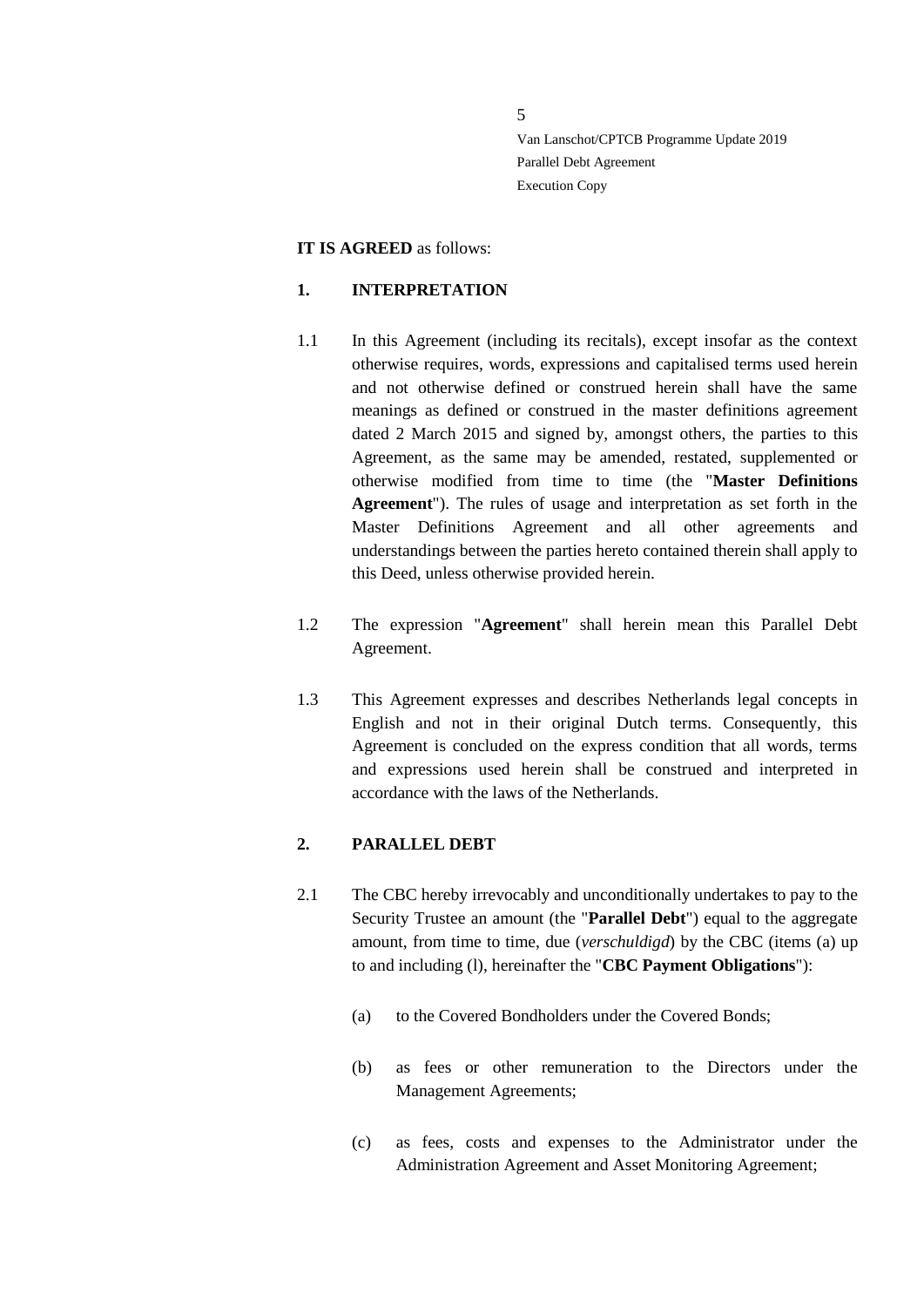- (d) as fees, costs and expenses to the Servicer under the Servicing Agreement;
- (e) as fees, costs and expenses to the Paying Agents and the Registrar under the Agency Agreement;
- (f) as fees, costs and expenses to the Calculation Agents under any Calculation Agency Agreement;
- (g) to the Swap Counterparties under any Swap Agreements;
- (h) as fees, costs and expenses to the Asset Monitor under the Asset Monitor Appointment Agreement;
- (i) to the CBC Account Bank under the CBC Account Agreement; and
- (j) to the Subordinated Loan Provider under the Subordinated Loan Agreement;
- (k) to the Issuer and the Transferors; and
- (l) to such other party designated by the Security Trustee as Secured Party.
- 2.2 The Parallel Debt will be payable in the currency of the relevant CBC Payment Obligations.
- 2.3 The (corresponding part of the) Parallel Debt will become due and payable (*opeisbaar*) as and when one or more of the CBC Payment Obligations become due and payable.
- 2.4 The CBC and the Security Trustee hereby acknowledge that:
	- (a) the Parallel Debt constitutes an undertaking, obligation and liability of the CBC to the Security Trustee which is separate and independent from, and without prejudice to, the CBC Payment Obligations; and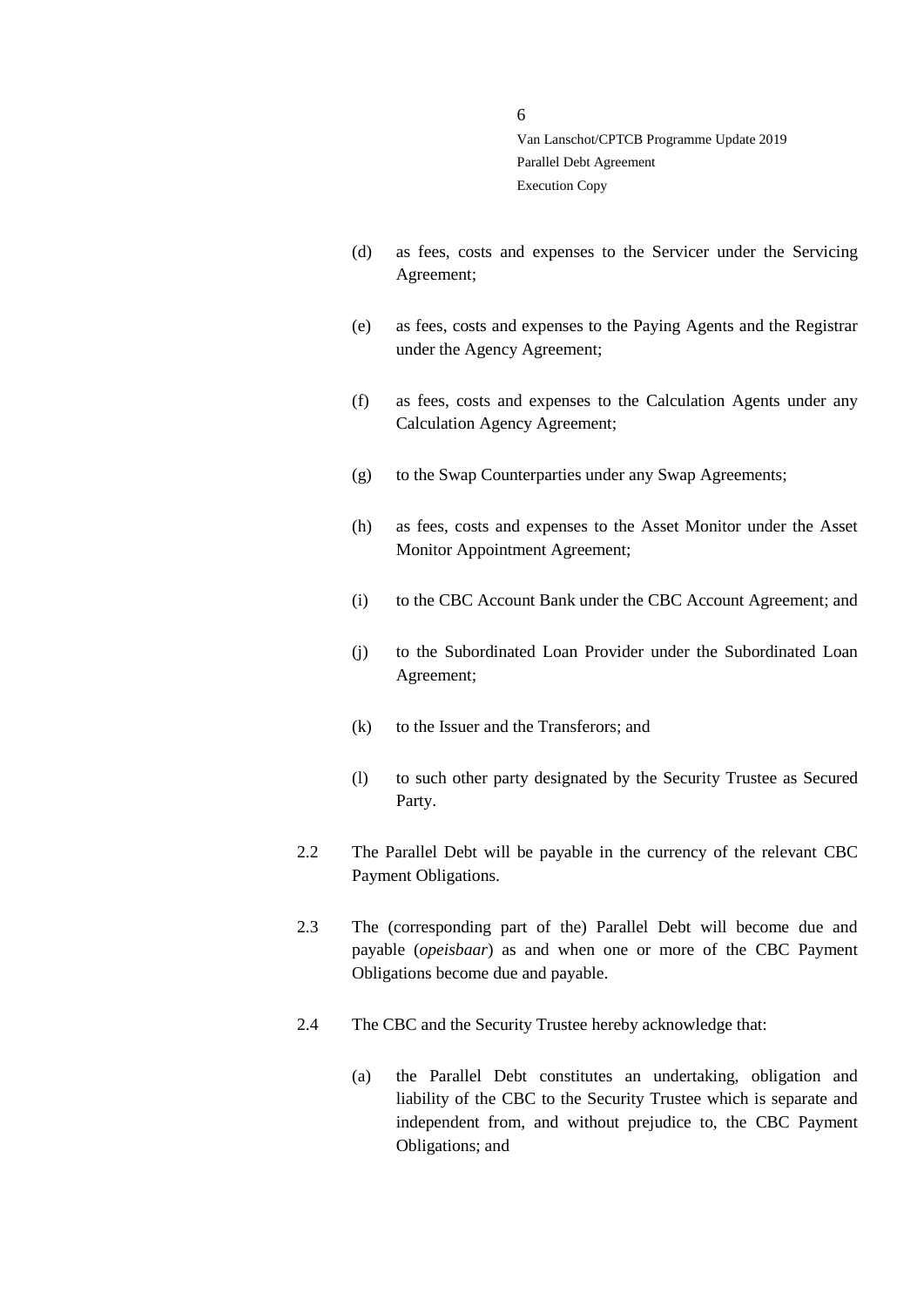- (b) the Parallel Debt represents the Security Trustee's own separate and independent claim (*eigen en zelfstandige vordering*) to receive payment of the Parallel Debt from the CBC, it being understood, in each case, that pursuant to Clause 2.1 the amount which may become payable by the CBC as the Parallel Debt shall never exceed the total of the amounts which are payable under the CBC Payment Obligations.
- 2.5 To the extent the Security Trustee irrevocably (*onherroepelijk*) and unconditionally (*onvoorwaardelijk*) receives any amount in payment of the Parallel Debt, the Security Trustee shall as soon as possible distribute such amount among the Secured Parties in accordance with, until service of a CBC Acceleration Notice, Clause 13 of the Trust Deed and after service of a CBC Acceleration Notice, Clause 14.1 of the Trust Deed. Upon distribution to the Secured Parties by the Security Trustee of any amount irrevocably (*onherroepelijk*) and unconditionally (*onvoorwaardelijk*) received in payment of the Parallel Debt of the CBC (the "**CBC Received Amount**"), the CBC Payment Obligations to the Secured Parties shall be reduced by amounts totalling an amount (the "**CBC Deductible Amount**") equal to the CBC Received Amount in the manner as if the CBC Deductible Amount was received as a payment of the CBC Payment Obligations on the date of receipt by the Security Trustee of the CBC Received Amount.

#### <span id="page-6-0"></span>**3. UNDERTAKINGS BY THE SECURED PARTIES**

Each of the Secured Parties insofar such Party is a Party to this Agreement undertakes to:

- (a) pay immediately to the Security Trustee all moneys received or recovered by it by whatever means (including by way of set-off or otherwise) in respect of the Transaction Documents subsequent to a CBC Acceleration Notice, except for (i) payments received in accordance with this Agreement and (ii) the return of any collateral posted by any Swap Counterparty and any Tax Credit in accordance with any Swap Agreement; and
- (b) refrain from any acts towards the Security Trustee which are inconsistent with, or could be deemed to be in violation of, the security given under or pursuant to the Pledge Agreements or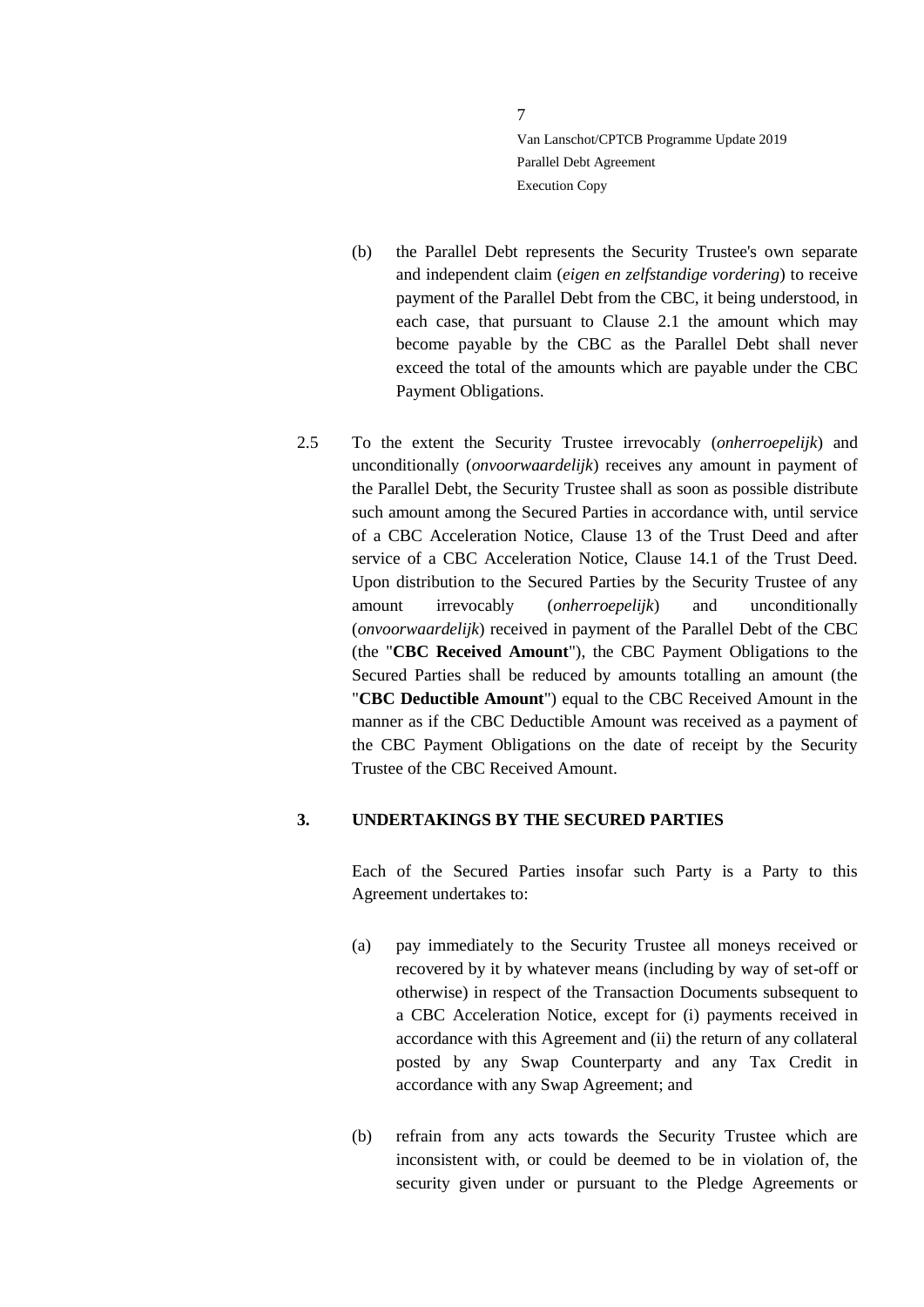knowingly prejudice the security granted pursuant to the Pledge Agreements, provided that nothing in this Agreement shall be construed as limiting the rights exercisable by the Secured Parties in accordance with the terms of the Transaction Documents to which they are, respectively, a party, subject to the limitations set out in this Agreement and the Trust Deed.

# <span id="page-7-0"></span>**4. SUBORDINATION, ENFORCEMENT, LIMITED RECOURSE, NON-PETITION, NO SET-OFF**

- 4.1 Each Secured Party insofar such Party is a Party to this Agreement agrees that no amounts under the Transaction Documents shall be due and payable by the CBC or, as the case may be, the Security Trustee, except (i) in accordance with the Trust Deed and (ii) unless and until all amounts required by the Trust Deed to be paid in priority to such amounts have been paid or discharged in full.
- 4.2 Each Secured Party insofar such Party is a Party to this Agreement agrees that only the Security Trustee may enforce the provisions of any of the Transaction Documents, including the security rights created by the Pledge Agreements. None of the Secured Parties shall be entitled to proceed directly against the CBC to enforce the performance of any of the provisions of any of the Transaction Documents, unless the Security Trustee, having become bound to take proceedings as set forth in Clause 10.1 of the Trust Deed, fails to do so within a reasonable period and such failure shall be continuing. If any Secured Party proceeds directly against the CBC, all limitations and restrictions imposed under or by virtue of the Trust Deed or any other Transaction Document on the Security Trustee in relation to the enforcement of rights and availability of remedies, shall also apply *mutatis mutandis* to such Secured Party.
- 4.3 In the event that the Pledge Agreements have been fully enforced and the proceeds of such enforcement and any other amounts received by the Security Trustee, after payment of all claims ranking in priority to any claim of a Secured Party in accordance with the Trust Deed, are insufficient to pay in full all amounts owed to such Secured Party, then the relevant Secured Party shall have no further claim against the CBC or the Security Trustee in respect of such unpaid amount.
- 4.4 No Secured Party may institute against, or join any person in instituting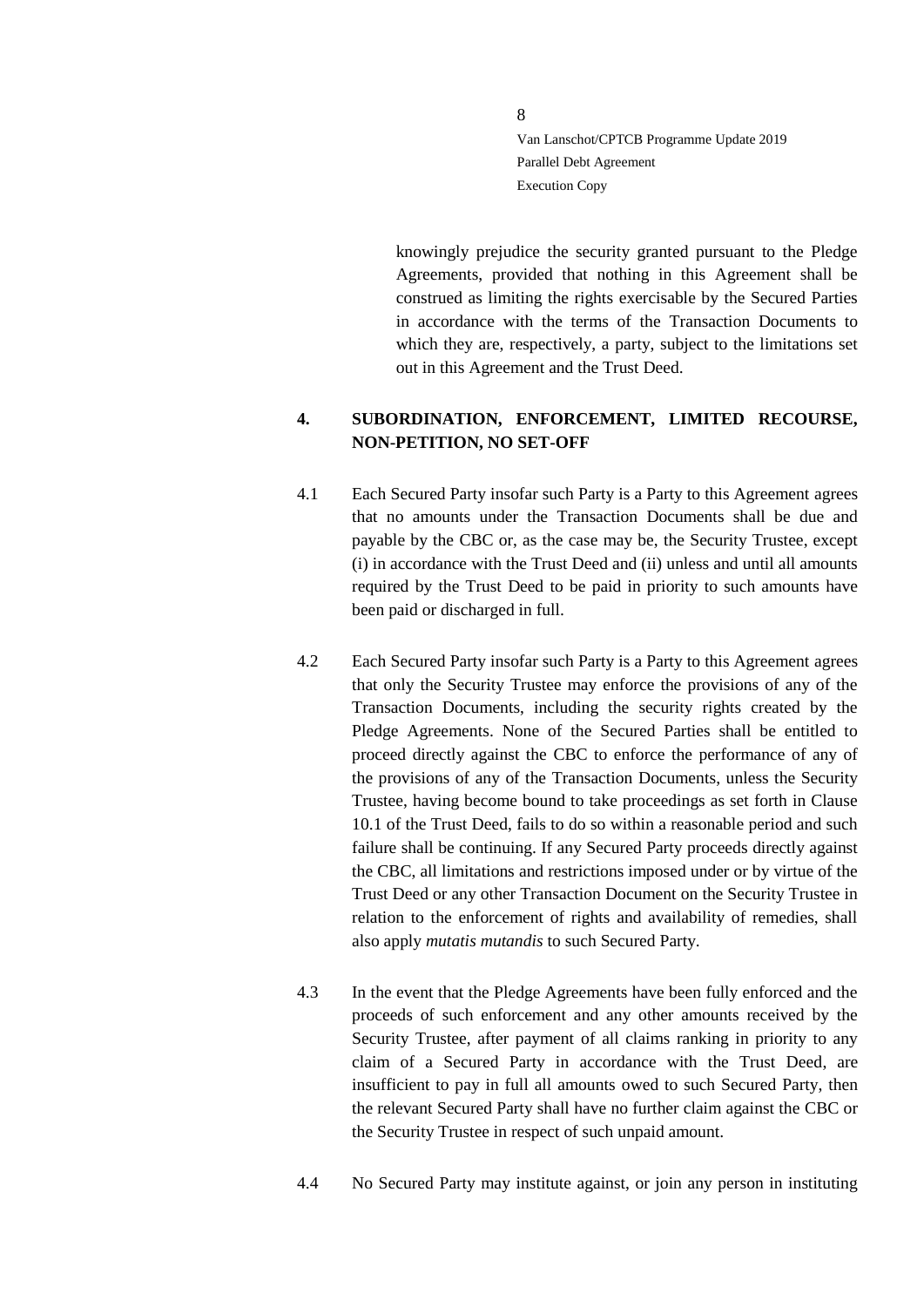against, the CBC any bankruptcy (*faillissement*), suspension of payments (*surseance van betaling*), dissolution (*ontbinding*), debt settlement (*schuldeisersakkoord*), liquidation (*vereffening*) or any similar proceedings in any jurisdiction until the expiry of a period of at least one (1) year after the latest maturing Covered Bond is paid in full.

- 4.5 Each of the Secured Parties agrees to be bound by all provisions of the Trust Deed relating to each of them, including, without limitation, Clause 11.7 of the Trust Deed, as if these provisions were set forth herein. In case of a conflict between the provisions of the Trust Deed and this Agreement, the provisions of the Trust Deed shall prevail.
- 4.6 Subject to the contractual netting provisions of any Swap Agreement and the Subordinated Loan Agreement, all payments required to be made by any Secured Party under the Transaction Documents shall be made free and clear of and without any deduction for or on account of any set-off or counterclaim.

#### <span id="page-8-0"></span>**5. PLEDGE AGREEMENTS**

The CBC agrees that it will grant the rights of pledge as provided for in the Security Trustee Receivables Pledge Agreement and the Security Trustee Rights Pledge Agreement and any other Pledge Agreement in order to secure, *inter alia*, the proper performance and prompt payment in full of the CBC's obligations under the Parallel Debt.

#### <span id="page-8-1"></span>**6. ACCESSION OF NEW PARTIES**

- 6.1 All parties to this Agreement hereby irrevocably agree to any (additional) Swap Counterparty or such other party designated by the Security Trustee as Secured Party becoming a party to this Agreement following completion and execution of a letter substantially in the form of the **Schedule** hereto. Each party, by becoming a party to this Agreement, gives an irrevocable power of attorney to the Security Trustee to on its behalf accept, and thus agree to, the accession of such new parties to this Agreement.
- 6.2 All parties to this Agreement hereby irrevocably agree to any New Transferor becoming a party to any of the Transaction Documents in accordance with Clause 8 of the Guarantee Support Agreement following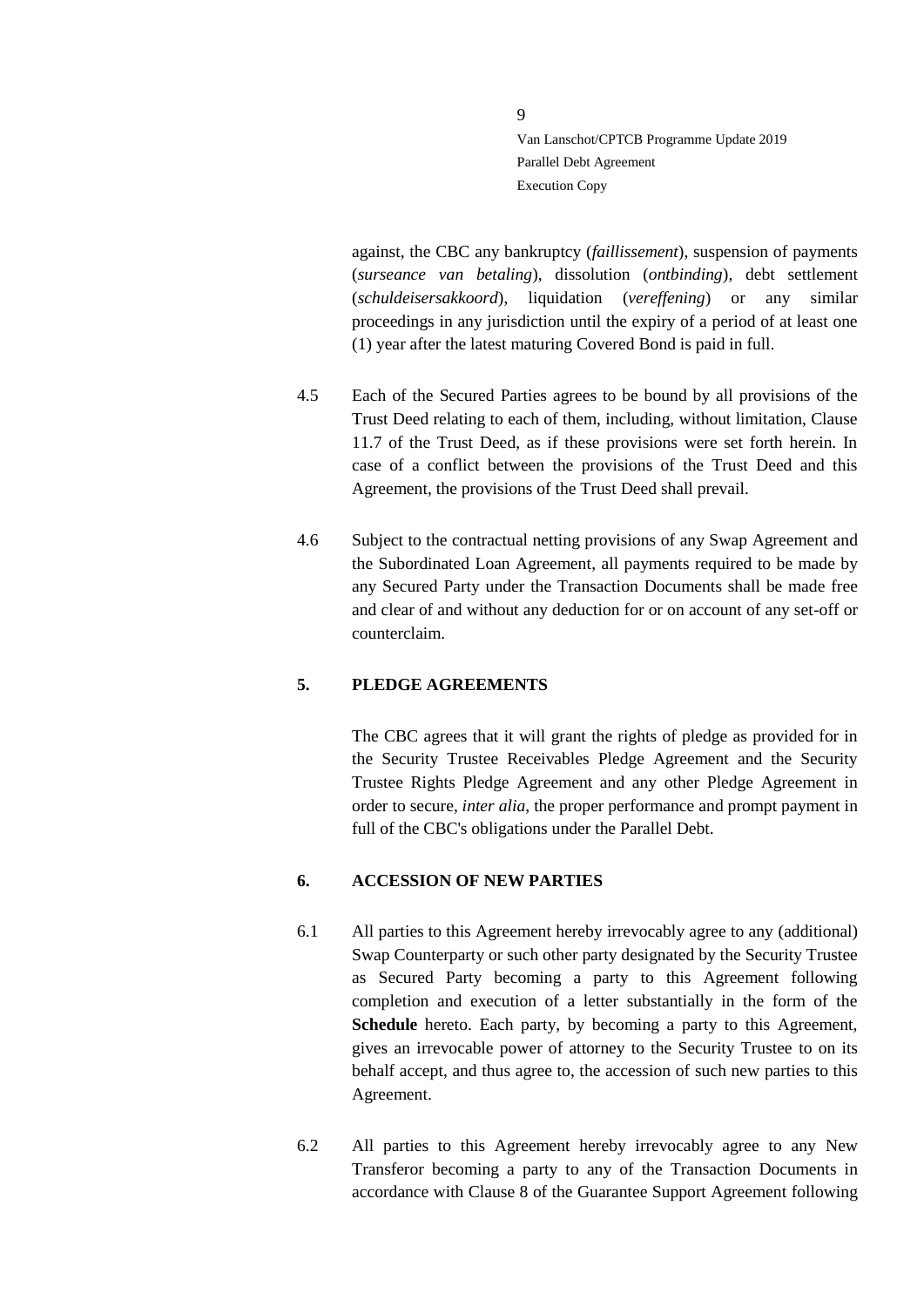completion and execution of the Transferor Accession Letter (Schedule 6 to the Programme Agreement). Each party, by becoming a party to this Agreement, gives an irrevocable power of attorney to the CBC to on its behalf accept, and thus agree to, the accession of such New Transferors to any of the Transaction Documents.

#### <span id="page-9-0"></span>**7. NO DISSOLUTION, NO NULLIFICATION**

To the extent permitted by law, the parties hereby waive their rights pursuant to articles 6:265 to 6:272 inclusive of the Dutch Civil Code to dissolve (*ontbinden*), or demand in legal proceedings the dissolution (*ontbinding*) of, this Agreement. Furthermore, to the extent permitted by law, the parties hereby waive their rights under article 6:228 of the Dutch Civil Code to nullify (*vernietigen*), or demand in legal proceeding the nullification (*vernietiging*) of, this Agreement on the ground of error (*dwaling*).

#### <span id="page-9-1"></span>**8. GOVERNING LAW AND JURISDICTION**

- 8.1 This Agreement, including Clause [8.2](#page-9-2) hereof, and any non-contractual obligations arising out of or in connection with this Agreement shall be governed by and construed in accordance with the laws of the Netherlands.
- <span id="page-9-2"></span>8.2 Any disputes arising out of or in connection with this Agreement including, without limitation, any disputes relating to any non-contractual obligations arising out of or in connection with this Agreement, shall be submitted to the exclusive jurisdiction of the competent court in Amsterdam, the Netherlands.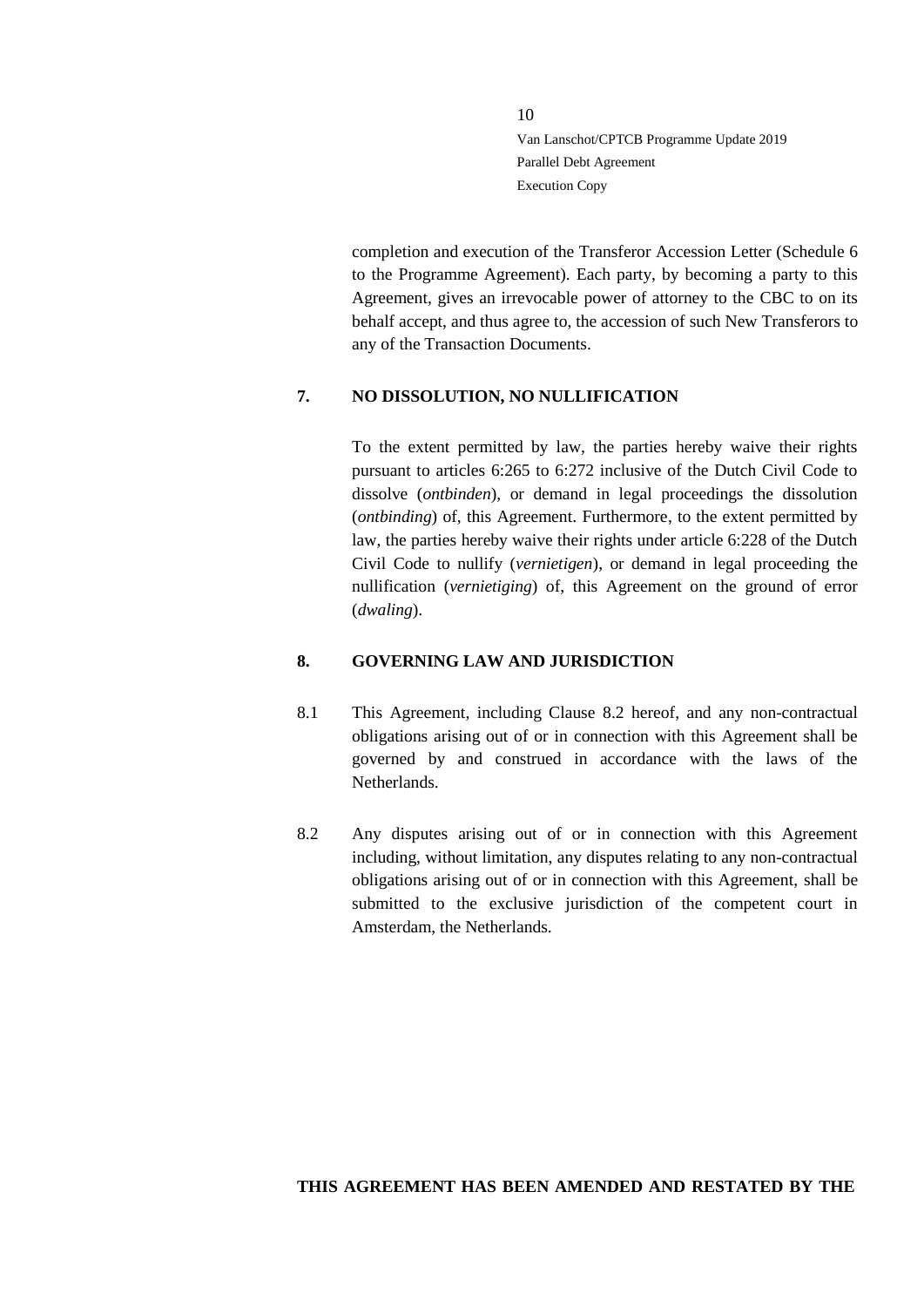# **PARTIES HERETO PURSUANT TO THE DEED OF AMENDMENT DATED 15 JULY 2019 AND WHICH DEED OF AMENDMENT HAS BEEN SIGNED BY THE PARTIES HERETO**

**VAN LANSCHOT N.V.**

**VAN LANSCHOT CONDITIONAL PASS-THROUGH COVERED BOND COMPANY B.V.**

**STICHTING SECURITY TRUSTEE VAN LANSCHOT CONDITIONAL PASS-THROUGH COVERED BOND COMPANY**

**INTERTRUST MANAGEMENT B.V.**

**IQ EQ STRUCTURED FINANCE B.V.**

**SOCIÉTÉ GÉNÉRALE S.A., AGENCE AMSTERDAM** 

**PRICEWATERHOUSECOOPERS ACCOUNTANTS N.V.**

**CITIBANK N.A., LONDON BRANCH**